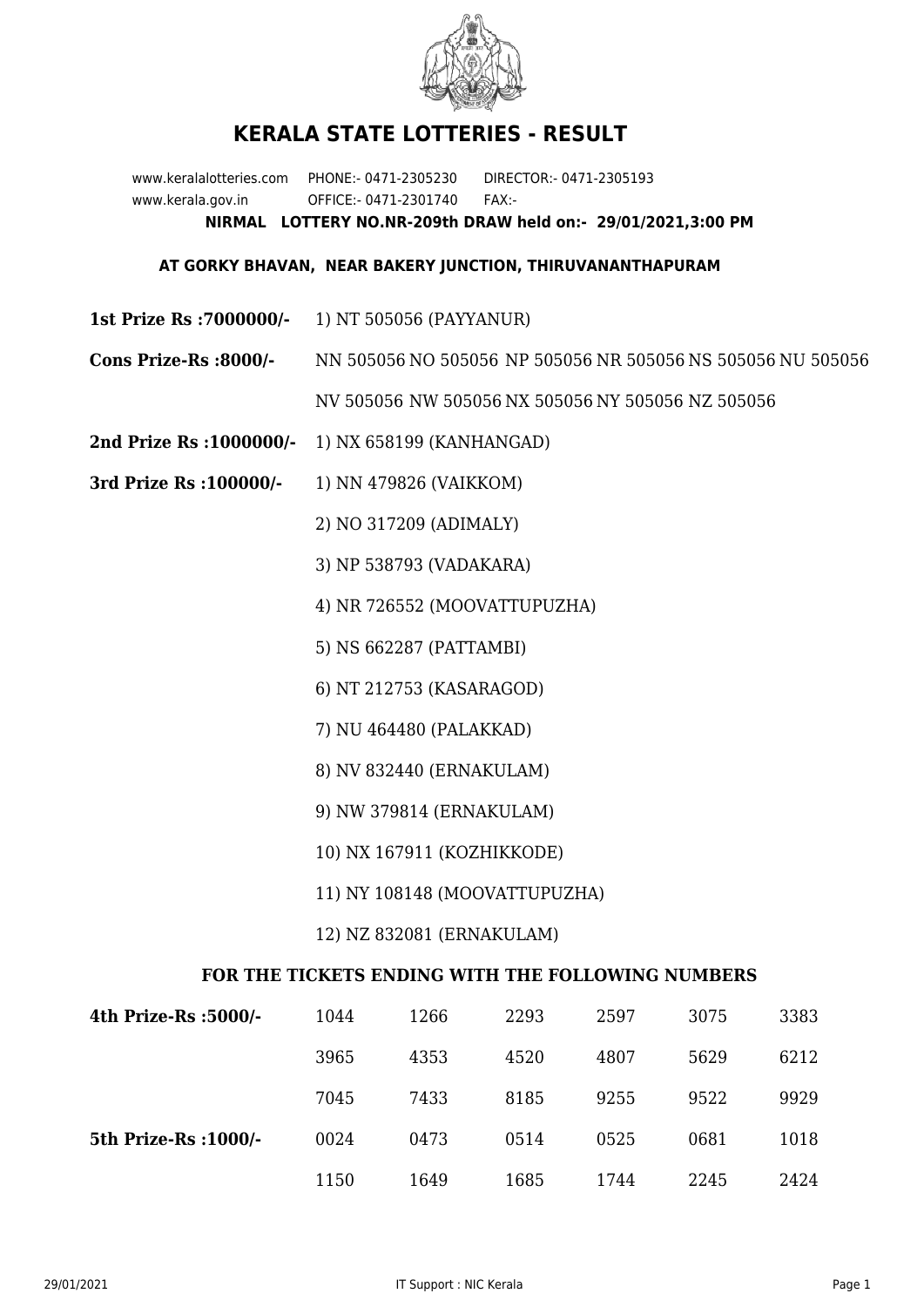|                      | 2614 | 3147 | 3700 | 3851 | 4065 | 4086 |
|----------------------|------|------|------|------|------|------|
|                      | 5121 | 5178 | 6291 | 6764 | 6994 | 7109 |
|                      | 7236 | 7280 | 7750 | 8099 | 8198 | 8631 |
|                      | 8954 | 9013 | 9690 | 9834 | 9843 | 9934 |
| 6th Prize-Rs : 500/- | 0258 | 0391 | 0439 | 0591 | 0683 | 0695 |
|                      | 0869 | 1069 | 1242 | 1245 | 1508 | 1510 |
|                      | 1822 | 1825 | 1885 | 2005 | 2105 | 2162 |
|                      | 2299 | 2447 | 2715 | 2853 | 3292 | 3369 |
|                      | 3437 | 3521 | 3695 | 3771 | 3795 | 3839 |
|                      | 3872 | 4081 | 4119 | 4127 | 4524 | 4929 |
|                      | 4953 | 5100 | 5113 | 5125 | 5156 | 5168 |
|                      | 5910 | 6275 | 6594 | 6611 | 6652 | 6821 |
|                      | 6979 | 7164 | 7563 | 7669 | 7692 | 7726 |
|                      | 7821 | 8081 | 8114 | 8165 | 8343 | 8581 |
|                      | 8800 | 8829 | 9327 | 9384 | 9442 | 9592 |
|                      | 9663 | 9720 | 9775 | 9789 |      |      |
| 7th Prize-Rs : 100/- | 0166 | 0272 | 0370 | 0399 | 0469 | 0509 |
|                      | 0610 | 0649 | 0878 | 0885 | 0922 | 0953 |
|                      | 1055 | 1121 | 1130 | 1147 | 1165 | 1352 |
|                      | 1421 | 1423 | 1426 | 1500 | 1566 | 1622 |
|                      | 1663 | 1733 | 1916 | 1946 | 2090 | 2102 |
|                      | 2114 | 2172 | 2202 | 2226 | 2400 | 2515 |
|                      | 2526 | 2538 | 2693 | 2711 | 2828 | 2861 |
|                      | 3053 | 3153 | 3249 | 3334 | 3561 | 3628 |
|                      | 3719 | 3729 | 3797 | 3800 | 3985 | 4170 |
|                      | 4348 | 4349 | 4383 | 4430 | 4464 | 4559 |
|                      | 4702 | 4752 | 4761 | 4797 | 4853 | 5095 |
|                      | 5234 | 5257 | 5339 | 5436 | 5450 | 5728 |
|                      | 5820 | 6034 | 6045 | 6076 | 6194 | 6233 |